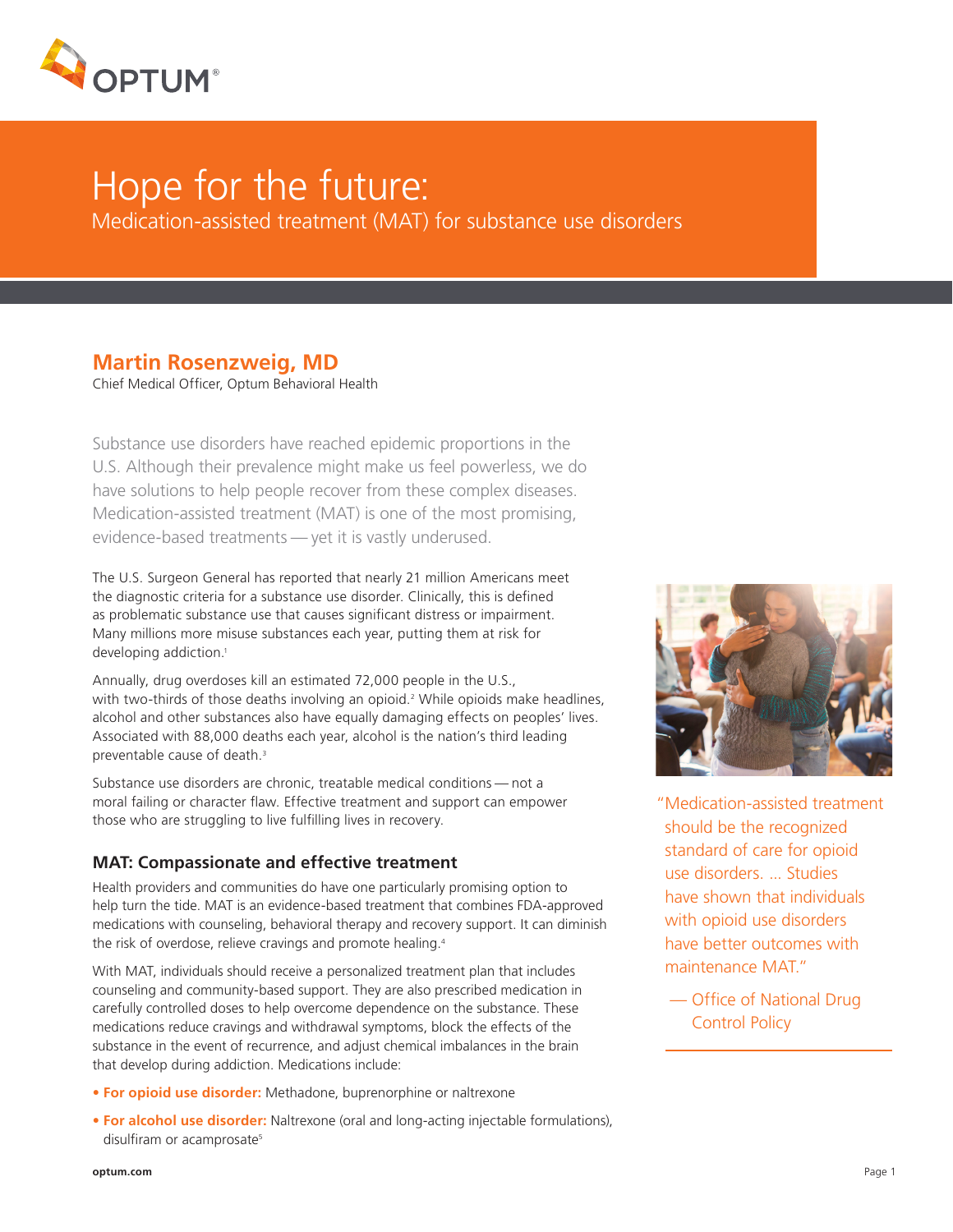At the proper dose, MAT medications do not impair a person's mental capability, physical functioning or employability. In fact, individuals can safely stay on a maintenance dosage for extended periods of time. The medications allow people to engage more fully in proven behavioral interventions like counseling, so that they can begin to reclaim their lives. MAT also enables providers to address co-occurring disorders, such as anxiety and depression, that often accompany a substance use disorder.<sup>6</sup>

#### **Compelling results from evidence-based treatment**

The results are persuasive. Individuals who receive MAT are 50 percent more likely to remain free of opioid misuse, compared to those who receive either detoxification or psychosocial treatment alone.7 For people with alcohol use disorder, MAT may help them drink less often.<sup>8</sup> Naltrexone specifically has been shown to help reduce binge drinking episodes.<sup>9</sup>

Furthermore, people can receive MAT in the communities where they live and work. Getting evidence-based treatment like MAT from local providers makes it more likely that patients will have the support system and regular touch points that are vital to sustaining recovery.

#### **Barriers to MAT**

Although research has demonstrated MAT's effectiveness, many people are struggling to access this treatment. Studies show that fewer than half of people with an opioid use disorder, and less than one in 10 with alcohol use disorder, receive MAT.11,12

Despite compelling evidence about MAT's efficacy, many in the treatment community have not fully embraced it. Providers may be hesitant to prescribe medications to treat substance use disorders, and some individuals are uncomfortable taking a medication or receiving an injection.

In some regions, especially rural areas, there are not enough providers certified in MAT, and those who are certified may not have the capacity to treat everyone who needs care. Building capacity is not straightforward. Some providers are reluctant to take the additional training required to administer MAT. (Doctors take eight hours of training. Nurse practitioners and physician assistants can apply for a waiver to prescribe MAT after 16 additional hours of training.) Furthermore, some providers are concerned about treating people with substance use disorders in their practice due to the associated stigma.

Finally, the treatment community continues to hold conflicting viewpoints about an abstinence-based philosophy vs. medication treatment. Because of these varying perspectives, individuals need to educate themselves about treatment options to seek out an appropriate provider.

#### **Increasing access to MAT**

To help people overcome substance use disorders, Optum® is working to expand access to this evidence-based treatment. Advanced analytics enable us to monitor the demand for treatment, while geo-mapping helps identify regions where growing demand threatens to outstrip capacity. We then work with facilities in these regions to develop comprehensive MAT programs. In fact, over 90 percent of members are within 20 miles of a MAT provider.<sup>13</sup>



Substance use disorders have been regarded as a moral failing for centuries, a mindset that has helped establish a harmful and persistent stigma that affects how the medical community confronts addiction. We now know more about the nature of addiction and its effects on brain function, which has led to broader acceptance of the concept that substance use disorder is a disease, like diabetes, that can be treated.

— American College of Physicians<sup>10</sup>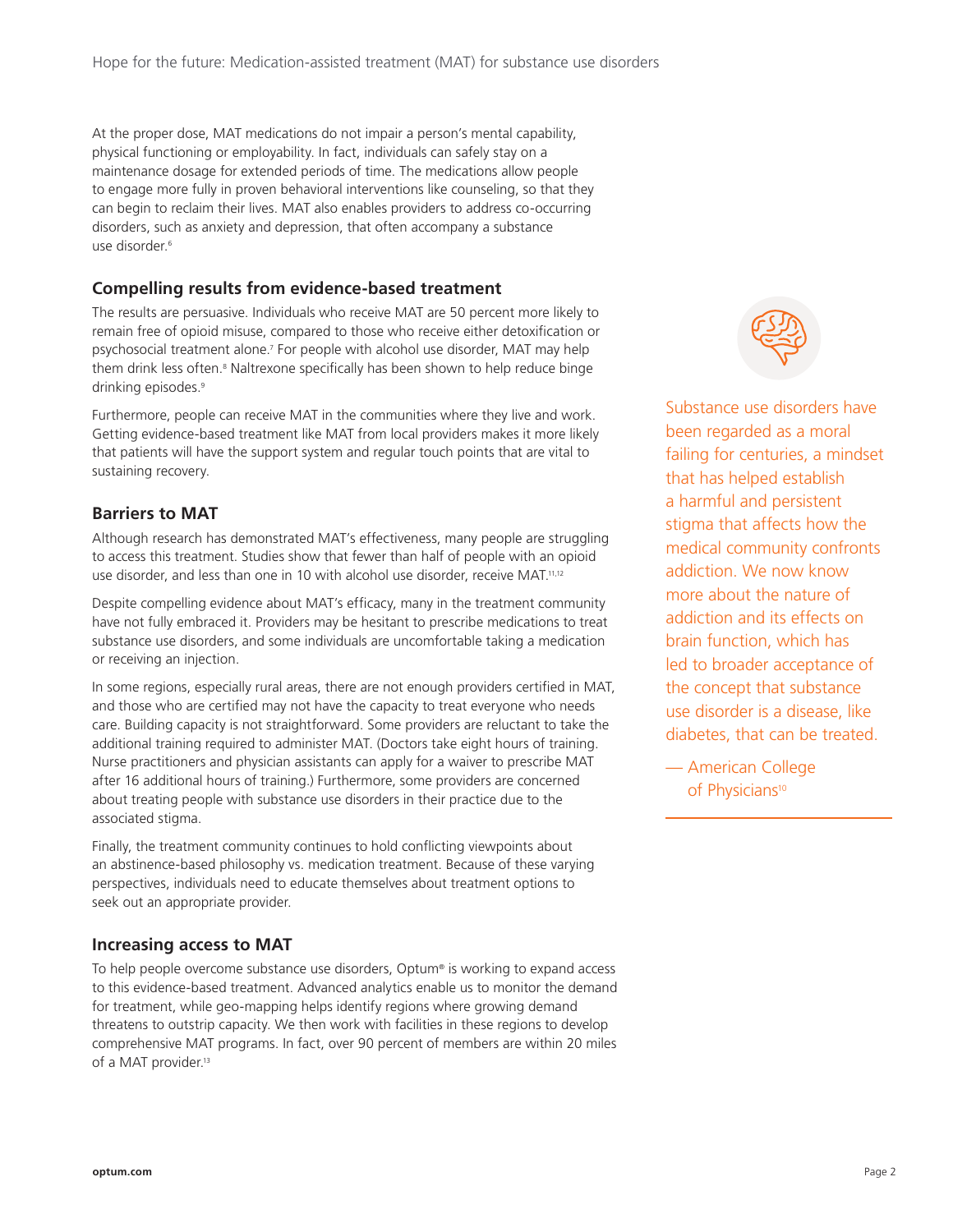We are also educating and encouraging providers to pursue training to administer MAT. In September 2018, Congress underscored the importance of these efforts when it passed the SUPPORT for Patients and Communities Act. The law increases flexibility for providers and makes MAT more available via telemedicine.<sup>14</sup>

For those who are in a moment of crisis and don't know where to turn, Optum offers the Substance Use Disorder Helpline via a toll free phone number. The helpline connects people to a specialized substance use recovery advocate who can arrange for a face-to-face evaluation with a provider, usually within 24 hours where available.

## **Hope for the future: Treating substance use disorders as chronic medical conditions**

Substance use disorders are urgent public health issues that affect the whole country, including the people Optum serves. Too many people face the challenges of substance use disorder on their own. It is time for these issues to be addressed, for the health of individuals, and for the stability of families, communities and businesses.

The Surgeon General's report reminds us that substance use disorders are chronic medical conditions, much like diabetes or hypertension. Those who are struggling should receive medical care that is free of shame, judgment or fear for their privacy. People also need a safe, supportive environment, which is most often available through local, coordinated care.

By combining innovative services with powerful insights that light the way, Optum improves access to specialized providers, guides individuals into effective, local care and provides support so they can maintain their recovery. Our goal is to sustain and expand the essential work of stopping the stigma that surrounds substance use disorders and treatment. Our success offers the possibility of saving lives and restoring families and communities for generations to come.

*Dr. Martin Rosenzweig is the chief medical officer for Optum Behavioral Health. He has been a practicing physician for more than 30 years.*